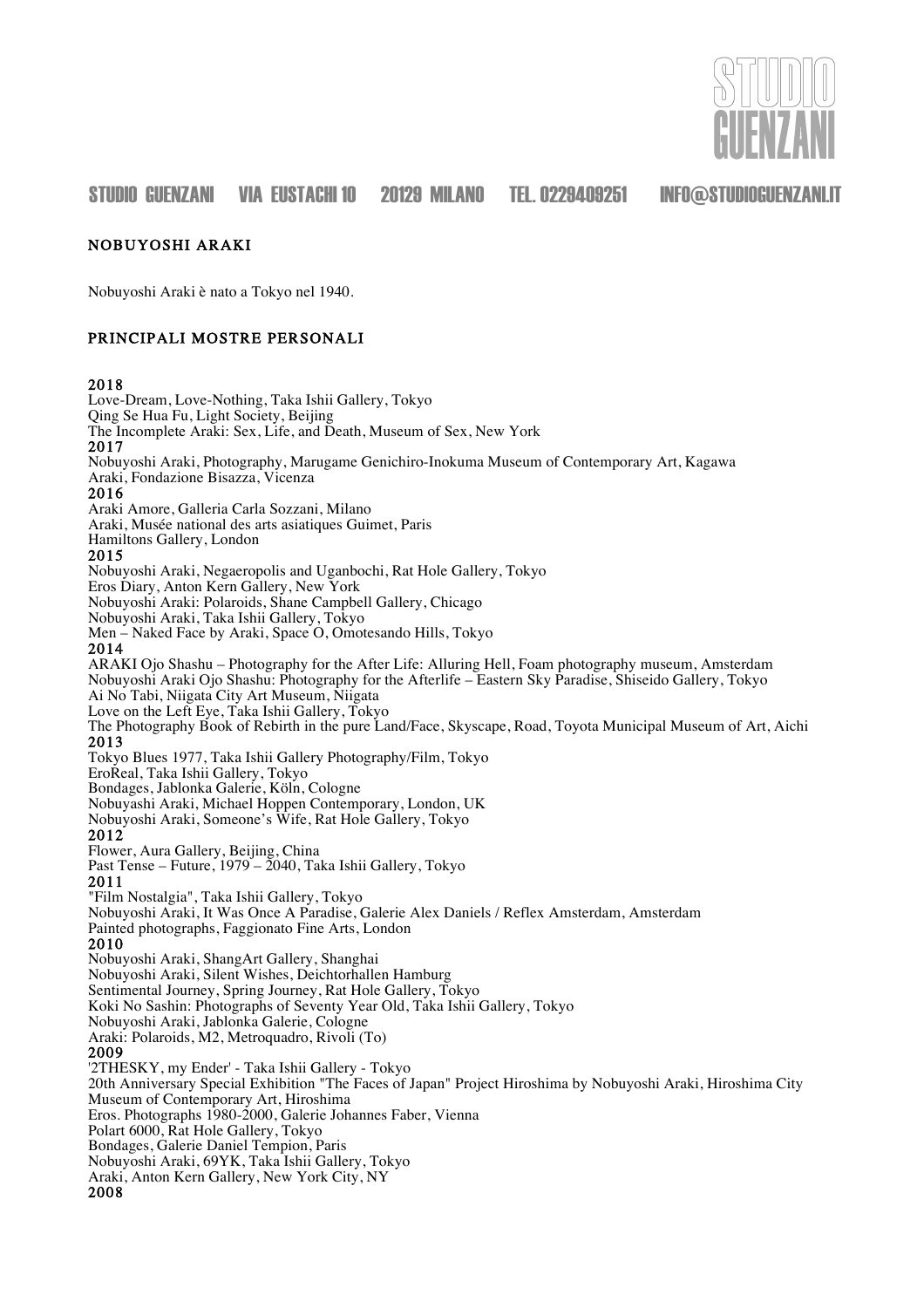

2007

2006

2005

2004

2003

2002

2001

2000

Araki Gold, Palazzo Fontana di Trevi, Roma Araki Gold, Villa Remmert, Ciriè Araki meets Hokusai, Kestnergesellschaft, Hannover Nobuyoshi Araki – Kinbaku", Galerie Jablonka, Berlin Works, Galerie Aplanat für Fotografie, Hamburg Araki – A la vie la mort, Musee de la photographie, Chaleroi, Belgium Nobuyoshi Araki – Diaries, Leica Galerie Wien, Vienna Nobuyoshi Araki, Kulturhuset, Stockholm Carte Blanche, Nobuyoshi Araki, Kamel Mennour, Paris 67 Shooting Back, Taka Ishii Gallery.com Tokyo Jinsei (Tokyo Life), Edo Tokyo Museum, Tokyo Tokyo 1969-1972, 1973, Pinakotek der Moderne, Munich Japanese Faces: Aomori Faces, Jomon Faces, Aomori Museum of Art, Aomori Self, Life, Death, Musee de la Photographie, Charleroi, Belgium Nobuyoshi Araki, La Fabrica Galeria, Madrid Nobuyoshi ARAKI, RATHOLE Gallery, Tokyo Kaori" Reflex Art Gallery, Amsterdam The Face of Kanazawa" Kanazawa 21st Century Museum, Kanazawa Flowers, Studio Guenzani, Milano Painting Flower", Epsite Gallery, Tokyo Polanographs, Galerie Bob van Orsouw From Winter to Spring, Taka Ishii Gallery, Tokyo Japanese Faces,Fukuoka Asia Museum, Fukuoka Tokyo Still Life, Tampere Art Mueseum, Tampere Galerie Roth Horowitz, New York Araki Beauty, Il tempo, Tokyo Flower Life, Tokyo Metropolitan Museum of Photography, Tokyo Araki by Araki, Taka Ishii Gallery, Tokyo Love by Leica, Leica Gallery, Tokyo Summer Diary, Galerie Kamel Mennour, Paris ARAKI, MEO, Contemporary Art Center, Budapest? Nobuyoshi Araki, La Fabrica, Madrid Nobuyoshi Araki, Galeria Javier Lopez, Madrid Araki Retrospective, a-d Miami, Miami Suicide in Tokyo, Padigline Italia, Giardini di Castello, Venezia Araki in Venice, Fondazione Querini Stampaglia, Venezia Araki, Galerie Kamel Mennour, Paris Nobuyoshi Araki, Moscow House of Photography, Moscow Araki, Shine Gallery, London Polanography, La Camera, Tokyo (every month) Nobuyoshi Araki, Reflex Gallery, Amsterdam Tokyo Still Life,Tademuseo Tennispalatsi Helsinki Araki, Ilmin Museum of Art, Seoul Flower Life, Kahitsukan Contemporary Art Muesum, Kyoto Kaei, Gallery Art Graph, Tokyo Kakyoku, Hanasakan, Kagoshima Shikijyo kyo, Taka Ishii Gallery, Tokyo Uen Yanaka Biyori, Gallery J2, Tokyo Shosetsu Seoul, Spiral Hall, Tokyo

Sentimental Journey, Museo d'Arte Contemporanea Luigi Pecci, Prato My Kyoto 1971-1999, Eki, Isetan Museum, Kyoto

Tokyo Still Life, Ikon Gallery, Birmingham

Nobuyoshi Araki, Il tempo, Tokyo Nobuyoshi Araki, Jablonka Galerie, Köln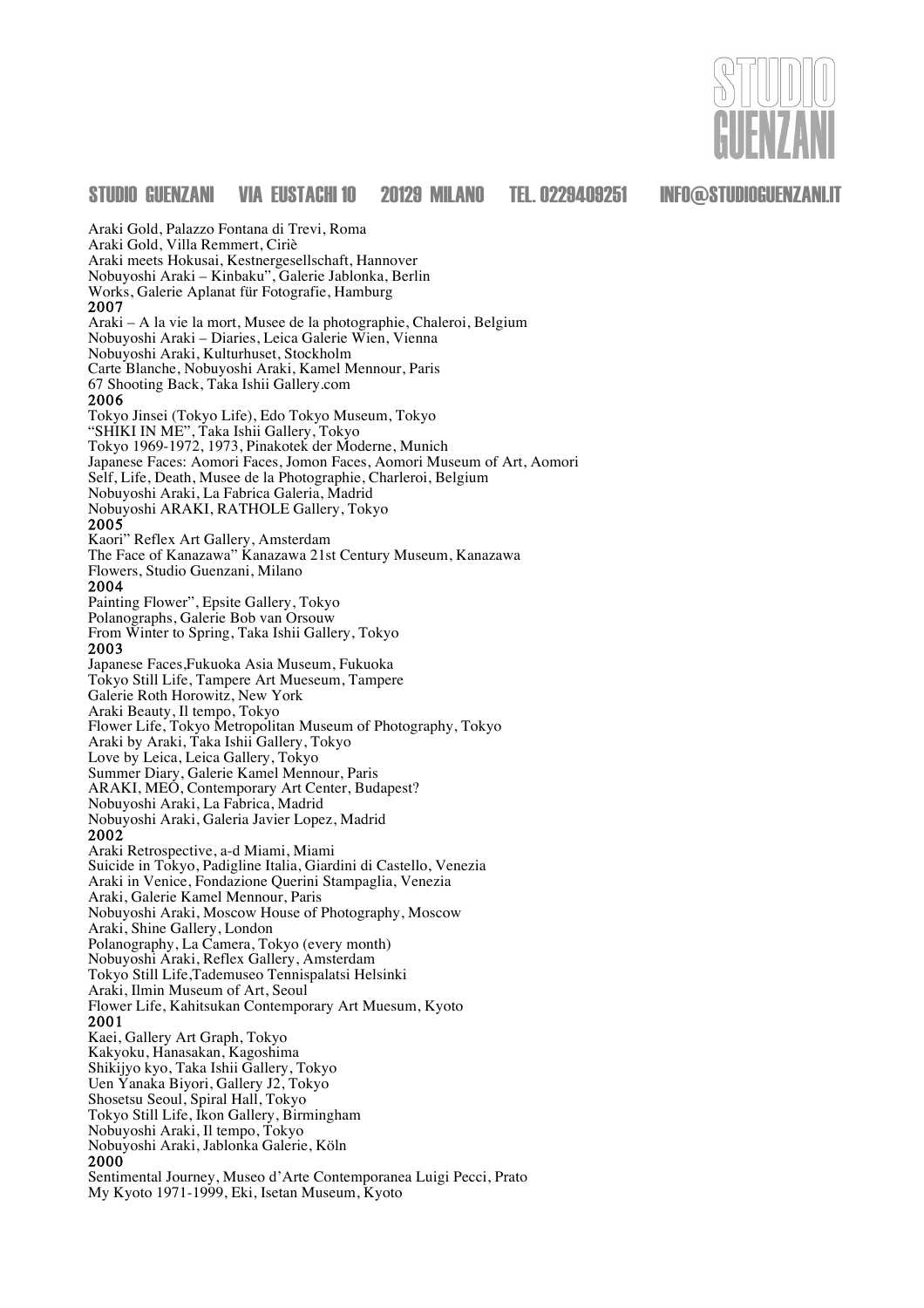

Sentimental Journey, Centro per l'arte Contemporanea Luigi Pecci, Prato, Italy Kyoto White Sentiment, Art Complex1928 Erotos, OP fotogallery, Toronto, Canada Shashin-shijo-shugi, Taka Ishii Gallery, Tokyo Porivacy, Nadiff, Tokyo Photo Poche, La Camera, Tokyo Voyage sentimental, Cenre national de la photographie, Paris Nobuyoshi Araki, Stedelijk Museum voor Actuele Kunst ,Gent Nobuyoshi Araki, Galerie Almine Rech, Paris Nobuyoshi Araki, Damasquine Art Gallery, Brussels Nobuyoshi Araki,Galerie Kamel Mennour, Paris Photography of the end of the Century, Institut franco-japonais, Tokyo 1999 Nobuyoshi Araki, Scalo Art Space, New York Sentimental Journey, Sentimental Life, Museum of Contemporary Art, Tokyo Ryu u Seki, Taka Ishii Gallery, Tokyo Alive, Taipei Fine Arts Museum, Taipei Rebecca Camhi Gallery, Athens Gandy Gallery, Praha Galerie Bob van Orsouw, Koeln Contemporary Art Gallery, Vancouver Araki Nobuyoshi, Il Tempo, Tokyo Touren, Toru Maeshima Gallery, Wakayama 1998 Tokyo Shijo, Deichtorhallen, Hamburg The Past, Fotoarbeiten 1972-73, Stadtisches Museum Leverkusen Schloss, Mossbroich, Germany Nobuyoshi Araki: Tokyo, Stadtisches Klinikum, Fulda, Germany Potraits and Flowers, The Photographers Gallery, London Tokyo Nostalgia, Galleria Photology, London Tokyo Nostalgia, Galleria Photology, Milano A's Life, travelling to Toyama, Yokohama, Sapporo and Fukuoka Arakinema: Tokyo Comedy in Vienna, Spiral Hall, Tokyo Arakinema: Taipei, Yomiuri Culture Salon Aoyama, Tokyo; Taipei F.A.M. Arakinema: Erotic Women in Color, Taipei, Taiwan; Bangkok, Thailand Cosmosco, Taka Ishii Gallery, Tokyo Story Potraits, Chulalongkorn University, Bangkok A's Paradise, Shinjuku Takashimaya Concourse (outdoor installation) 1997 Nobuyoshi Araki, Galerie Bob van Orsouw, Zurich A's Life, Laforet Museum Harajuku, Tokyo Flower Rondo, JM Gallery, Tokyo Araki Retrographs, Hara Museum, Tokyo A World of Girls, Il Temp, Tokyo Tokyo Comedy, Wiener Secession, Vienna Studio Guenzani, Milano Arakinema: Vienna and Tokyo Paradise, Hara Museum of Contemporary Art, Tokyo Gallery Starmach, Krakow, Poland 1996 Face vs Nude, Aoyama Spiral, Tokyo Death Reality, Taka Ishii Gallery, Tokyo The Past 1972-19732, Stadtsparkasse Münster, Münster Flowers: Life and Death, Nishimura Gallery, Tokyo Tokyo Novel, Egg Gallery, Tokyo Sensual Flowers, Gallery Eve, Tokyo Bukujukitan, Jablonka Gallery, Cologne Fake Love, Ginza Komatsu, Tokyo Nobuyoshi Araki: The Face/The Death, Pace Wildenstein McGill, Los Angeles, CA A Moment in Time, Espace Tag Hoyer, Tokyo From Close-Range, Blum & Poe, Los Angeles, CA Fake Love, Ginza Komatsu, Tokyo Private Tokyo, Museum fuer Moderne Kunst, Frankfurt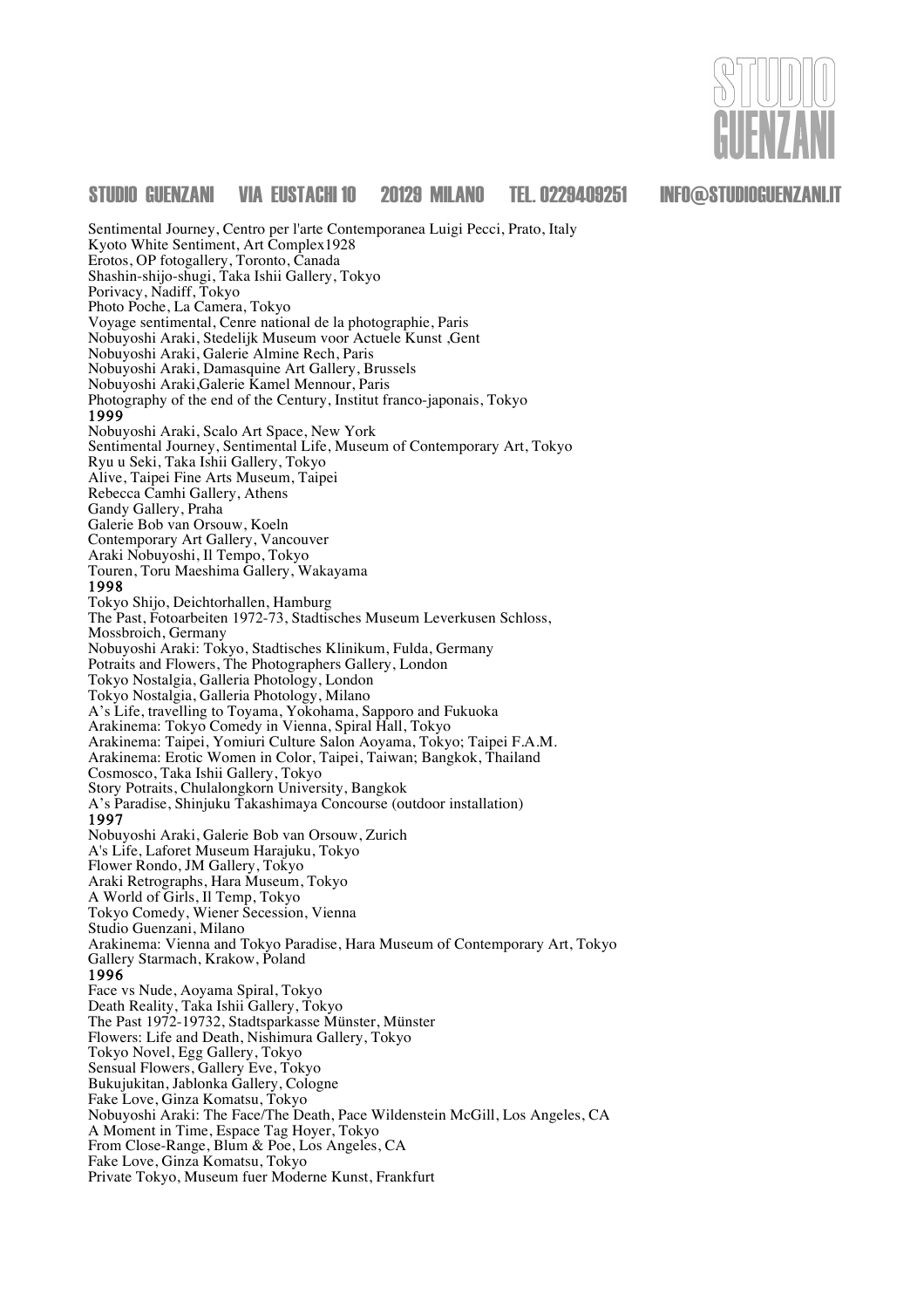

### PRINCIPALI MOSTRE COLLETTIVE

#### 2018

Feat for the Eyes, Louisiana Museum of Art and Science, Travelling to FOAM, Amsterdam; C/O Berlin, Berlin 2017 Japanorama: New vision on art since 1970, Centre Pompidou-Metz, Metz Japanese Photography from Postwar to Now, San Francisco Museum of Modern Art, San Francisco

Dell'infingimento: quello che noi crediamo di sapere della fotografia, Museo d'Arte Contemporanea, Lissone Pipe dream, Galerie Andrea Caratsch, Zurich TAKAHASHI COLLECTION: Mirror Neuron, Tokyo Opera Art City Gallery In the Wake: Japanese Photographers respond to 3/11, Museum of Fine Arts, Boston For a New World to Come: Experiments in Japanese Art and Photography, 1968–1979, The Museum of Fine Arts, Houston; travelling to Grey Art Gallery, New York, and Japan Society, New York 2014 Sleepless: The Bed in History and Contemporary Art, 21er Haus, Vienna 2014 unseen existence, Hong Kong Arts Centre Conflict, Time, Photography, Tate Modern, London Araki Teller Teller Araki – OstLicht. Galerie für Fotografie, Vienna Japon, Abbaye Saint André, Meymac Intimität, Galerie der Stadt Remscheld, Remscheld 1 + 1 = 1: When Collections Collide, The Montreal Museum of Fine Arts, Montreal Siehe was dich sieth, Franz Graf – 21er Haus, Wien Only the Good Ones: The Snapshot Aesthetic Revisited, Galerie Rudolfinum, Prague 2013 Flowers and Mushrooms, Museum der Moderne, MdM, Monchsberg, Salzburg Bijin Ga, Katz Contemporary, Zurich PHotoEspana 2013, PHotoEspana, Madrid The Cat Show, White Columns, New York City, NY Torso, Jablonka Galerie, Köln, Cologne 2012 The Gallery Collection, Jiro Mura Gallery, Tokyo Junge Menschen, Fotomuseum Winterthur, Winterthur Con gli occhi, con il cuore, con la testa – La fotografia della Collezione Trevisan, MART-Museo d'arte Moderna e Contemporanea di Trento e Rovereto, Rovereto Carpe Diem – Seize the Day -, Toyota Municipal Museum of Art 2011 Yokoama Triennale 2011 OUR MAGIC HOUR, Yokoama Museum of Art Cross Over - Galerie Peithner-Lichtenfels, Vienna Künstler der Galerie - Jablonka Galerie - Köln, Cologne Femme objet, Femme sujet - Abbaye St André - Centre d'art contemporain Meymac, Meymac LONGING FOR IDENTITY: Postwar Japanese Photographers - Yoshii Gallery, New York City, NY Be Alive! - Hara Museum of Contemporary Art, Tokyo Group Show - Fredericks & Freiser Gallery, New York City, NY Testing Ground - Zabludowicz Collection London, London (England) 2010 Araki / Lipski - galerie bob van orsouw, Zurich El Cuerpo Inventado - TEA Tenerife Espacio de las Artes, Santa Cruz de Tenerife Human Images of 20th Century: All Photographs are Portraits - Tokyo Metropolitan Museum of Photography, Tokyo Decadence Now! Visions of Excess - Galerie Rudolfinum, Prague Food For Thought - Silverman Gallery, San Francisco, CA Conversations intimes - Musée départemental de l'Oise, Beauvais DESNUDOS - Galeria Javier López, Madrid Red - Johyun Gallery - Seoul, Seoul TWENTY FIVE - Luhring Augustine Gallery, New York City, NY Gardar Eide Einarsson - Standard (Oslo), Oslo You've Gone Too Far This Time - Faggionato Fine Arts, London (England) So Be It: Interventions in Printed Matter - Andrew Roth Gallery, New York City, NY I love you - ARoS Aarhus Kunstmuseum, Aarhus Random Access - Nam June Paik Art Center, Yongin-si ah! ah! - araki, höfer - galerie photonet, Wiesbaden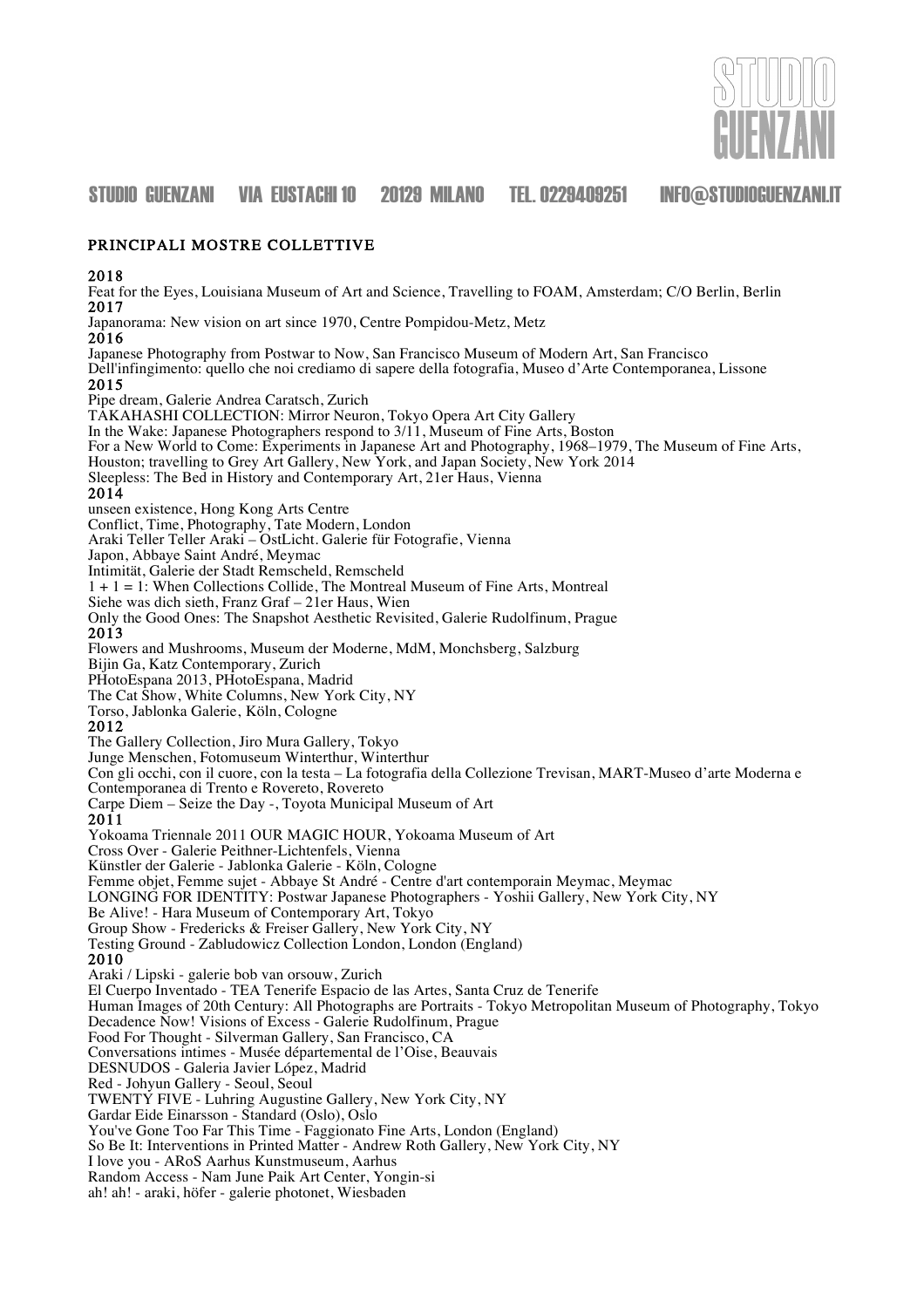

The Library of Babel / In and Out of Place - Zabludowicz Collection London, London (England) Florafiktionen - Florales zwischen Eros und Vereisung - Galerie Erhard Witzel, Wiesbaden 2009 Looking Back: The White Columns Annual, selected by Primary Information - White Columns, New York City, NY Ansichten 1 - Florafiktionen - QuadrART Dornbirn, Dornbirn Shake It: An Instant History of the Polaroid - Pump House Gallery, London (England) Mahlzeit! (Essen in der Kunst) - Galerie im Traklhaus, Salzburg Don't Panic! I'm Selling My Collection - Rental Gallery, New York City, NY The Figure and Dr Freud - Haunch of Venison - New York, New York City, NY Ingres et les modernes - Musée Ingres, Montauban Nippon Kōbō - Forma - Centro Internazionale di Fotografia, Milan 15\_Jahre Sammlung Kunstmuseum Wolfsburg - Gegen den Strich - Kunstmuseum Wolfsburg, Wolfsburg Sammlerfreude / Artothek - Galerie Fotohof, Salzburg Eros Kalos - Mestna galerija / City Gallery Nova Gorica, Nova Gorica It is natural - Zonca  $\&$  Zonca, Milan Nudes - Galeria Fortes Vilaça, São Paulo desire aquire - galerie bob van orsouw, Zurich Sale - Patrick Heide Contemporary Art, London (England) 2008 Grotto - - Museum 52 - London, London (England) (closed, 2010) Asian Dub Photography - Fondazione Cassa di Risparmio di Modena, Modena Love, Love, Love - Martos Gallery, New York City, NY diana + actaeon - Der verbotene Blick auf die Nacktheit - Museum Kunst Palast, Dusseldorf FOR A LANGUAGE TO COME: Provoking Change in Japanese Postwar Photography - Carolina Nitsch, New York City, NY 10 sorings in the fall - Galerie Kamel Mennour, Paris Darkside - Fotomuseum Winterthur, Winterthur Now & New - Gana Art Busan, Busan Gallery Selections - Hamiltons Gallery, London (England) Review / Preview: Japanese photographs - Galerie Priska Pasquer, Cologne REAL. Fotografien aus der Sammlung der DZ-BANK - Städel Museum, Frankfurt/Main FATTO BENE! - Centro per l´Arte Contemporanea Luigi Pecci, Prato Lost Paradise – Der Blick des Engels - Zentrum Paul Klee, Bern Biennale di Alessandria - Shapes of Time - Biennale di Alessandria, Alessandria Street & Studio: an urban history of photography - Tate Modern, London (England) In voller Blüte - Museum Villa Rot, Burgrieden-Rot Something for Everyone - Hamiltons Gallery, London (England) Photographers of Japanese Descent - Howard Greenberg Gallery, New York City, NY Viva Lolita - Maddox Arts, London (England) Selections from the Hara Museum´s Permanent Collection - Hara Museum of Contemporary Art, Tokyo araki meets hokusai - Kestner Gesellschaft Hannover, Hannover For the Spirit - From the UBS Art Collection - Mori Art Museum, Tokyo Body Work - Le Case d'Arte, Milan Nouvelles Collections III - Kunsthaus CentrePasquArt - Centre d'Art, Biel/Bienne Read my Lips - Peres Projects - Berlin, Berlin The Masked Portrait - Marianne Boesky Gallery, New York City, NY 2007 SWITCHER SEX: Video Works and Photography from the Teutloff Collection - Slought Foundation, Philadelphia, PA art is uninteresting complete - Galerie Philipp Konzett, Vienna Araki, Miyamoto, Sugimoto - Contemporary Japanese Photography - Kunstmuseum Wolfsburg, Wolfsburg Convection - Three Shadows Photography Art Centre, Beijing Group Show. "Ten years" - - Emily Tsingou Gallery, London (England) (closed, 2008) Livres de nus, une anthologie - Maison Européenne de la Photographie, Paris Eyes Of An Island - Japanese Photography 1945-2007 - Michael Hoppen Gallery, London (England) Eyes Of An Island - Japanese Photography 1945 - 2007 - Michael Hoppen Contemporary, London (England) photomonth - East London Photography Festival - alternative arts, London (England) Stripped Bare . Der entblößte Körper - C/O Berlin, Berlin Blue Chips - Galerie Philipp Konzett, Vienna odd spaces - Galerie MøllerWitt, Aarhus Attitude 2007 - Contemporary Art Museum, Kumamoto - CAMK, Kumamoto Pale Carnage - Visual Research Centre, Dundee (Scotland) Les Autres: Nobuyoshi Araki - Peter Christopherson - Eve Fowler - Ratio 3, San Francisco, CA Landscapes - Zonca & Zonca, Milan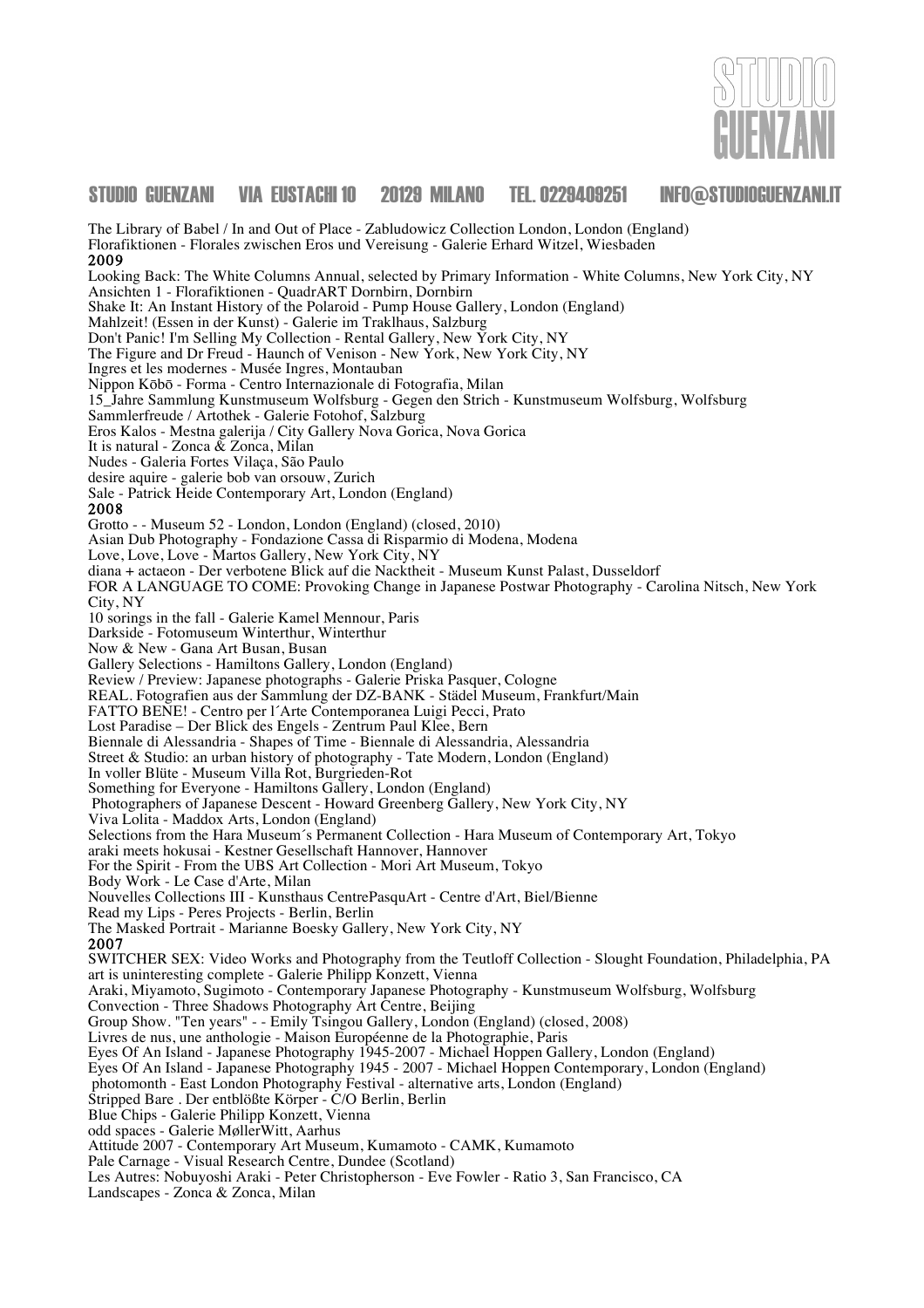

Into Me, Out of Me - MACRO Testaccio (MACRO Future), Rome Souvenir dalla Collezione del Centro per l'arte contemporanea Luigi Pecci - Centro per l´Arte Contemporanea Luigi Pecci, Prato spectacular space - galerie bob van orsouw, Zurich Fondation Beyeler: EROS in der Kunst der Moderne - Bank Austria Kunstforum, Vienna Fotografie - Galerie Rainer Klimczak, Viersen Speed #1 - natura naturata - velocidad sin movimiento - IVAM - Institut Valencià d'Art Modern, Valencia Pale Carnage - Arnolfini, Bristol (England) 2006 INTO ME / OUT OF ME - Kunst-Werke Berlin - KW Institute for Contemporary Art , Berlin EROS in der Kunst der Moderne - Fondation Beyeler, Riehen Peintres de la vie moderne Modern-life painters - Donation - Caisse des Dépôts' photograph collection - Centre Pompidou - Musée National d´Art Moderne, Paris Nous nous sommes tant aimés - Collections de Saint-Cyprien, Saint Cyprien Suesser Schlummer. Der Schlaf in der Kunst - Residenzgalerie Salzburg, Salzburg People - Museo D'Arte Contemporanea Donna Regina - MADRE, Naples flutter - The Approach, London (England) Into me / Out of me - MoMA PS1, New York City, NY Sweet Ecstasy - Galerie Nicola von Senger, Zurich Why Pictures Now - Museum Moderner Kunst Stiftung Ludwig - MUMOK , Vienna Flowers in Contemporary Art - Benaki Museum, Athens Berlin-Tokyo/Tokyo-Berlin. Die Kunst zweier Städte - Neue Nationalgalerie, Berlin The Child - Toyota Municipal Museum of Art, Toyota Aichi Full House - Gesichter einer Sammlung - Städtische Kunsthalle Mannheim, Mannheim Polamaniacs - Photology, Milan Boys and Flowers - Western Bridge, Seattle, WA Group Show: A Lover's Discourse - Peres Projects - Los Angeles, Los Angeles, CA Six Post-War Japanese Photographers - Stephen Wirtz Gallery, San Francisco, CA Hundert Küsse sind besser als einer (Hundred Kisses are better than one) - Krinzinger Projekte, Vienna 2005 Brutal Ornamental - Galerie Michael Hall (former Galerie Kosak Hall), Vienna rupture des évidences - Le Confort Moderne, Poitiers Miradas y conceptos en la Colección Helga de Alvear - Galeria Helga de Alvear, Madrid persistence - Aura Gallery - Shanghai, Shanghai Seven: everything goes to hell - Palazzo Pretorio, Certaldo (Florence) Schamlos - Galerie Peter Zimmermann, Mannheim BIG BANG - Centre Pompidou - Musée National d´Art Moderne, Paris Rising Sun, Melting Moon - Contemporary Art from Japan - The Israel Museum, Jerusalem Private View 1980-2000 - Collection Pierre Huber - Musée cantonal des Beaux-Arts, Lausanne The I within you - Hara Museum of Contemporary Art, Tokyo perdere la testa - Lattuada Studio, Milan Chronos - - Cesac - Centro Sperimentale per le Arti Contemporanee, Caraglio (closed) Blumenstück - Künstlers Glück - Museum Morsbroich, Leverkusen Boost in the Shell - AEROPLASTICS contemporary, Brussels Die Sinnliche Linie – Japanischer Holzschnitt, Klimt, Schmalix, Araki, Takano - Museum der Moderne Salzburg, Salzburg Miradas y conceptos en la colección Helga de Alvear - Museo Extremeño e Iberoamericano de Arte Contemporáneo MEIAC, Badajoz Der fotografierte Mensch - Neues Museum - Staatliches Museum für Kunst und Design in Nürnberg, Nuremberg Europe in Art - A HVB Group Project - National Museum of Contemporary Art (MNAC), Bucharest Contemporánea - Kunstmuseum Wolfsburg - Fundación Juan March, Madrid Contemporánea-Kunstmuseum Wolfsburg - Museo de Arte Abstracto Español, Cuenca Cantos - Casino Luxembourg - Forum d'art contemporain, Luxembourg 2004 Araki - Kabakov - Masi - Schnabel - Centro per l´Arte Contemporanea Luigi Pecci, Prato Realm of the Senses - James Cohan Gallery - New York, New York City, NY Nature of Artifice - 9. Mostra Internazionale di Architettura - Biennale Architettura di Venezia, Venice Wer bietet mehr? - Fünfzehn Jahre Deichtorhallen Hamburg - Deichtorhallen Hamburg, Hamburg El somni eròtic - Centre d'Art la Panera, Lleida Kurzdavordanach - SK Stiftung Kultur, Cologne Eijanaika Yes Future - Collection Lambert, Avignon Rose c'est la vie - On Flowers in Contemporary Art - Tel Aviv Museum of Art, Tel Aviv 9. Triennale Kleinplastik Fellbach - Triennale Kleinplastik Fellbach, Fellbach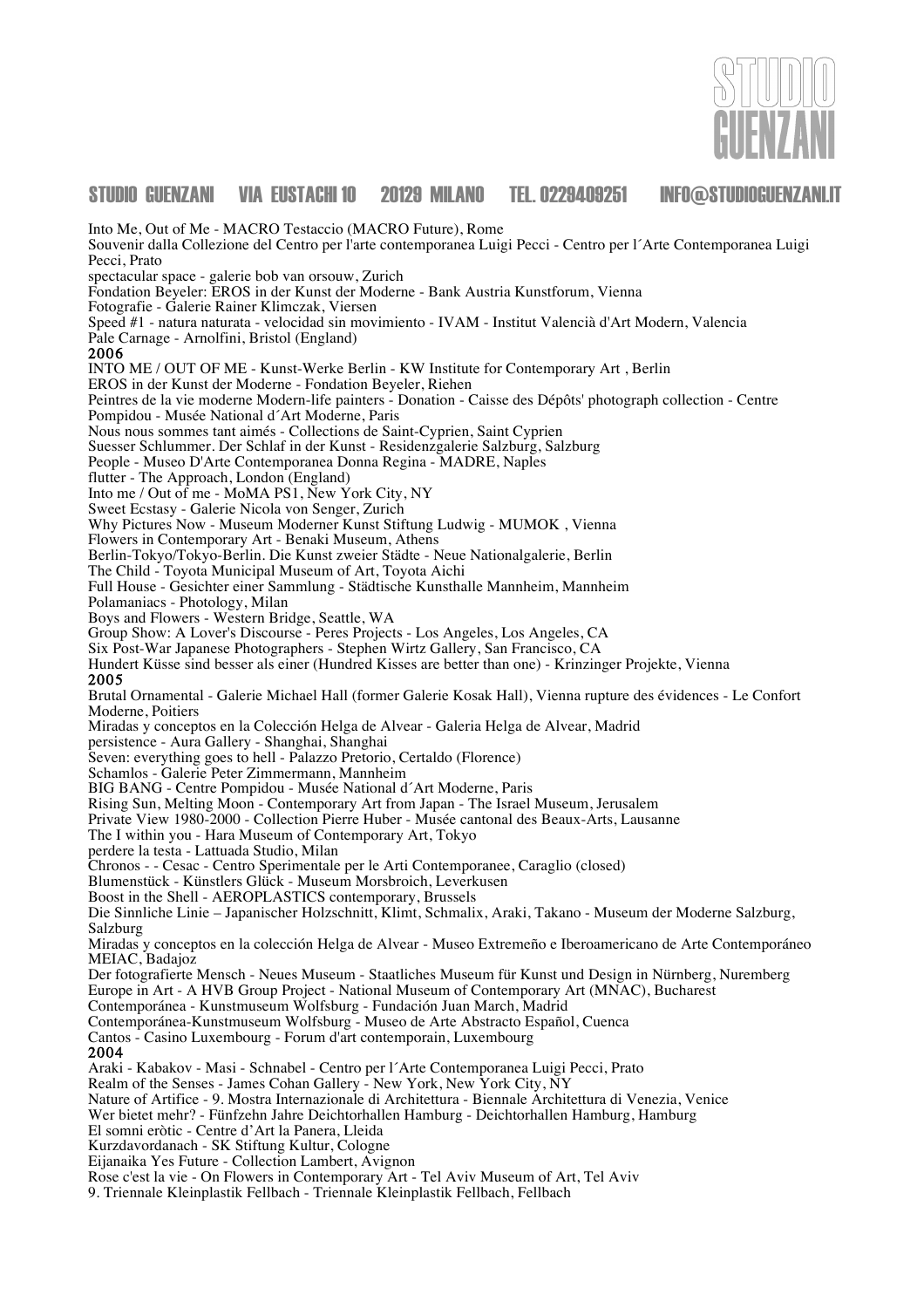

10 Year Anniversary Exhibition - Taka Ishii Gallery - Tokyo, Tokyo Beauty of Darkness - Galerie Alex Daniels / Reflex Amsterdam, Amsterdam Instant instincts - Galleria In Arco, Turin 2003 XXX - - Galleria Davide Di Maggio - Berlin, Berlin (closed, 2008) Cold Play - Set 1 aus der Sammlung des Fotomuseums Winterthur - Fotomuseum Winterthur, Winterthur Happiness - A Survival Guide for Art and Life - Mori Art Museum, Tokyo Fondazione Sandretto Re Rebaudengo collection - Fondazione Sandretto Re Rebaudengo, Turin Sandretto Re Rebaudengo Collection - IVAM - Institut Valencià d'Art Modern, Valencia La vita delle forme - Galleria Civica di Modena, Modena Female Turbulence - AEROPLASTICS contemporary, Brussels Works Seldom Seen at ShanghART - ShanghART Gallery, Shanghai In faccia al mondo. Il ritratto contemporaneo nel medium fotografico - Villa Croce Museo d´Arte Contemporanea, Genoa "Phantom der Lust. Visionen des Masochismus in der Kunst" - Neue Galerie Graz - Universalmuseum Joanneum, Graz Update #6: Monumente der Melancholie - Kunstmuseum Wolfsburg, Wolfsburg The Cat Show - ACME, Los Angeles, CA JAPAN - Keramik und Fotografie - Tradition und Gegenwart - Deichtorhallen Hamburg, Hamburg Gallery Artists - Taka Ishii Gallery - Tokyo, Tokyo Selections from the Hara Museum's Permanent Collection - Hara Museum of Contemporary Art, Tokyo SEX - Karyn Lovegrove Gallery, Los Angeles, CA 2002 Der Akt in der Kunst des 20. Jahrhunderts - Kunsthalle in Emden, Emden T R O T T O I R S - S I D E W A L K S [ PROMENADES EN MARGES ] - Galerie Chantal Crousel, Paris Living Room - Jablonka Galerie - Köln, Cologne Keine Kleinigkeit - Kunsthalle Basel, Basel Desire - Galleria d´Arte Moderna di Bologna - GAM, Bologna COPY - Andrew Roth Gallery, New York City, NY Oeil pour oeil: Collection Privée de Lyon - Le RECTANGLE - Centre d´Art de la Ville de Lyon, Lyon Cadaver Exquis - Galerie Georges-Philippe & Nathalie Vallois, Paris OPEN / INVITED e v+ a 2002 - ev+a, Limerick Im Sucher - Kunstmuseum Solothurn, Solothurn Botanique - PKM GALLERY - Seoul, Seoul 2001 The Nature of Still Life - Galleria d´Arte Moderna di Bologna - GAM, Bologna Up in the Sky-Himmel in der Kunst der 90er Jahre - Kunsthaus Grenchen, Grenchen Update #4: The Dark - Kunstmuseum Wolfsburg, Wolfsburg Desire - Ursula Blickle Stiftung, Kraichtal-Unteröwisheim I Bienal de Valencia - The Body of Art - Bienal de Valencia, Valencia 2000 Et l'homme créa la femme - Fifty One Fine Art Photography, Antwerp Veronica's Revenge - Contemporary Perspectives on Photography - Museum of Contemporary Art Sydney - MCA, Sydney, NSW Contemporary Photography from Japan - Museum De Pont, Tilburg Yume no Ato - Staatliche Kunsthalle Baden-Baden, Baden-Baden Yume no Ato - Was vom Traum blieb ... - Haus am Waldsee - Der Ort internationaler Gegenwartskunst in Berlin, Berlin Tokyo Ga - Valentina Moncada - Arte Contemporanea, Rome Made in Japan - - Kantor Gallery - LA, Los Angeles, CA (closed, 2010) 1999 Get Together - Kunst als Teamwork - Kunsthalle wien project space karlsplatz, Vienna Johann Korec - Galerie Susanne Zander, Cologne Self Portrait, Loans from the nvisible Museum - Mercer Union - A Centre For Contemporary Visual Art, Toronto, ON Attack, fotografie op het scherpst van de snede - Arti et Amicitiae, Amsterdam SWEET & SOUR - Art & Public, Geneva Veronica's Revenge - Photographies De La Collection Lac-Suisse - Casino Luxembourg - Forum d'art contemporain, Luxembourg 1998 Gesammelte Werke 1; Zeitgenössische Kunst seit 1968 - Kunstmuseum Wolfsburg, Wolfsburg Fünf Komma Fünf - Fotomuseum Winterthur, Winterthur Es grünt so grün... - Bonner Kunstverein, Bonn Taipei Biennial 1998 - Site of desire - Taipei Biennial, Taipei Private ficcions - Fundación Joan Miró, Barcelona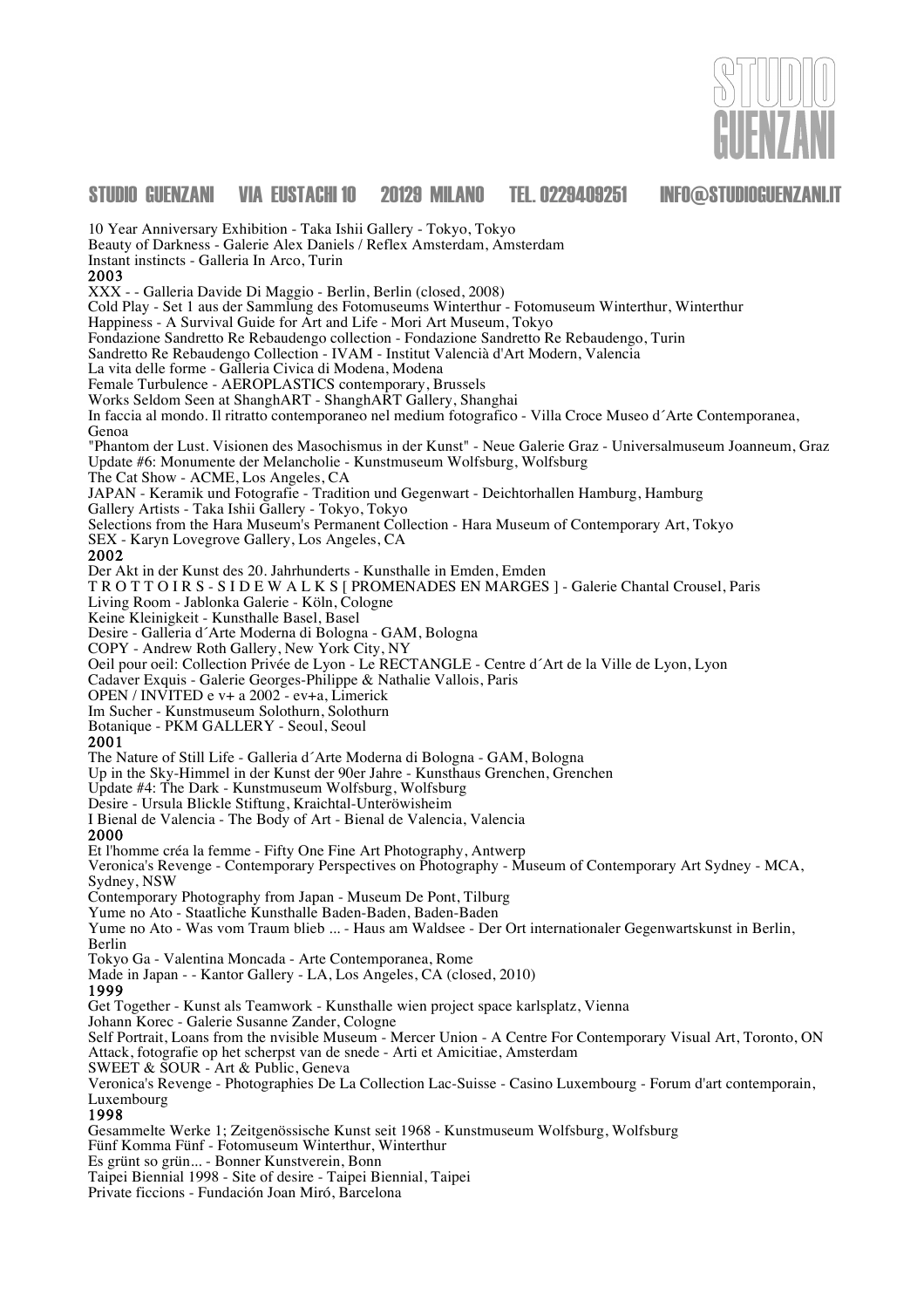

Waterproof/A Prova de Agua - Centro Cultural de Belém - CCB, Lisbon Exposition de Groupe - Photographie - Galerie Almine Rech - Paris, Paris 1997 Cities on the move - Wiener Secession, Vienna The 90s: a family of man? - Casino Luxembourg - Forum d'art contemporain, Luxembourg Desire & Void: Contemporary Japanese photography - ARKEN Museum for Moderne Kunst, Ishoj Du construit, du paysage - FRAC - Languedoc-Roussilon, Montpellier Amours - Fondation Cartier pour l'art contemporain, Paris Lust und Leere. Japanische Photographie der Gegenwart - Kunsthalle Wien (Museumsquartier), Vienna Nobuyoshi Araki - Diane Arbus - Nan Goldin - Sammlung Goetz, Munich Exposure - Luhring Augustine Gallery, New York City, NY Intangible Childhood - Mie Prefectural Art Museum, Tsu City L'immagine riflessa - Centro per l'Arte Contemporanea Luigi Pecci, Prato 1994 Liquid Crystal Futures - Contemporary Japanese Photography - Fruitmarket Gallery, Edinburgh (Scotland) When The Body Becomes Art - Itabashi Art Museum, Tokyo 1993 Love You Tokyo! The Photographs Of Kineo Kuwabara And Nobuyoshi Araki - Setagaya Art Museum, Tokyo Nobuyoshi Araki, Sophie Calle, Larry Clark, Jack Pierson, Barry X Ball - Luhring Augustine Gallery, New York City, NY 1992 Adam & Eve - Museum of Modern Art Saitama, Saitama 1979

Neue japanische Photographie - Nassauischer Kunstverein, Wiesbaden

### **PUBLIC COLLECTIONS**

ARKEN Museum for Moderne Kunst, Denmark Art Collection Neue Borse Art Gallery of New South Wales Centre Pompidou, Paris Contemporary Art Museum, Kumamoto(CAMK) Deutsche Bank Fondation Cartier pour l'art contemporain Fonds National d'Art Contemporain, Centre National des Arts Plastiques Fotomuseum Wintherthur Fondazione Sandretto Re Rebaudengo Sammlung Goetz, Munich Hara Museum of Contemporary Art Tokyo IZU PHOTO MUSEUM, Shizuoka Kunstmuseum Wolfsburg M+, Hong Kong Maison de la photographie, Paris Musée des beaux-arts de Montréal, Montréal Museo Civico d'Arte di Modena Museum der Moderne Salzburg Museum für Moderne Kunst Frankfurt am Main Museum of Contemporary Art Tokyo Museum Moderner Kunst, Vienna Muzeum Narodowe w Krakowie Telenor Foundation, Norway Peter Norton Collection (Tate UK)